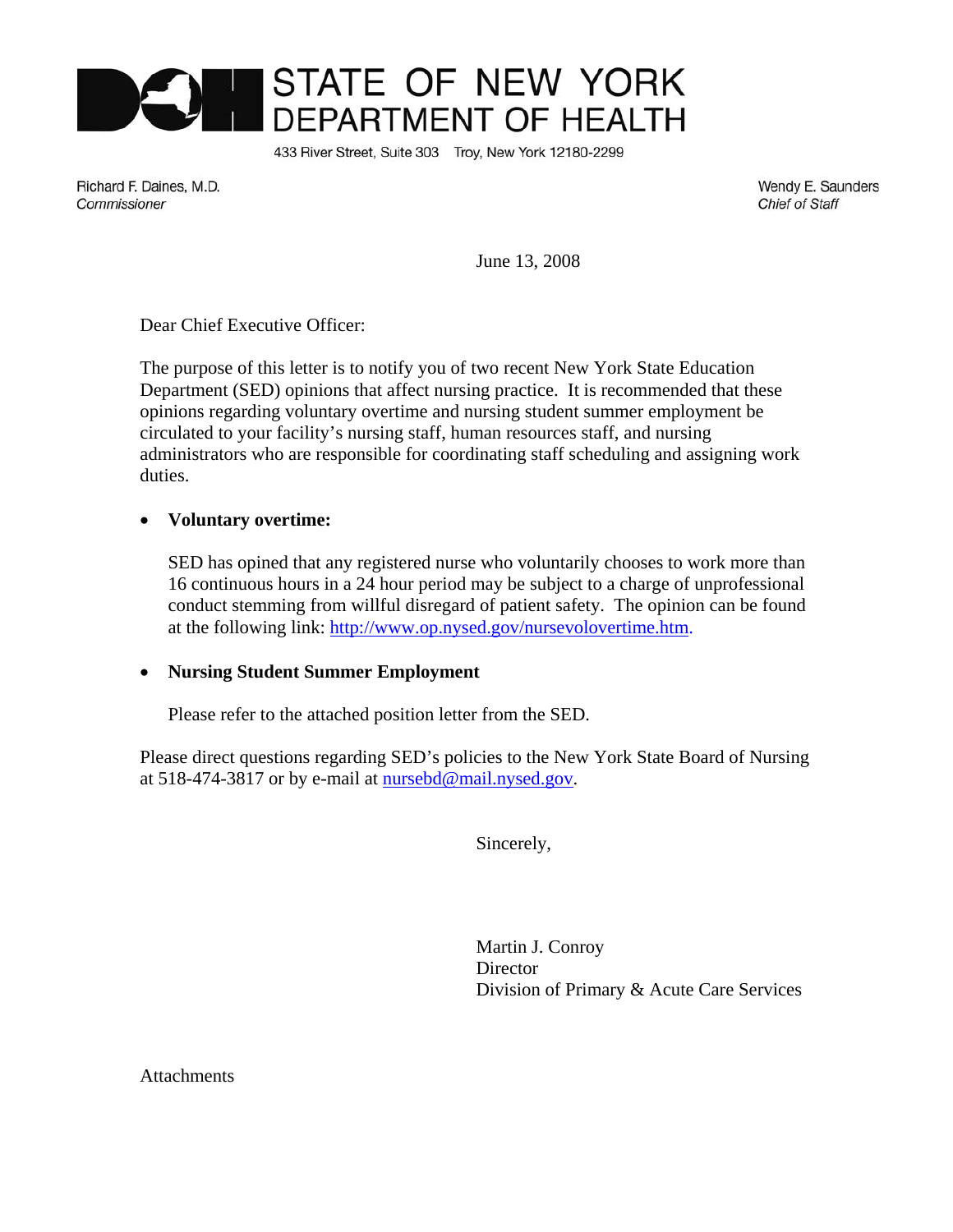[OP Homepage](http://www.op.nysed.gov/home.html) | [List of Professions](http://www.op.nysed.gov/proflist.htm) | [Contact Us](http://www.op.nysed.gov/contact.htm) | [Online License Verifications](http://www.op.nysed.gov/opsearches.htm)



NEW YORK STATE EDUCATION DEPARTMENT

# **Nursing**

**[Online Registration Renewal](http://www.op.nysed.gov/renewalinfo.htm)**

**[Laws, Rules & Regulations](http://www.op.nysed.gov/nurse.htm)**

**License Requirements**

**[· RN & LPN](http://www.op.nysed.gov/nursing.htm)**

**[· Nurse Practitioner](http://www.op.nysed.gov/np.htm)**

**Application Forms**

**[· RN & LPN](http://www.op.nysed.gov/nurseforms.htm)**

**[· Nurse Practitioner](http://www.op.nysed.gov/nurseformsnp.htm)**

**[Practice Alerts & Guidelines](http://www.op.nysed.gov/nursepracticeissues.htm)**

**[Child Abuse Training \(RNs\)](http://www.op.nysed.gov/camemo.htm)**

**[Infection Control Training \(RNs &](http://www.op.nysed.gov/icmemo.htm) [LPNs\)](http://www.op.nysed.gov/icmemo.htm)**

**Nursing Education**

**[· Scholarships, Grants & Loans](http://www.op.nysed.gov/nurse-education-scholarships-grants.htm)**

**[· NYS Nursing Programs](http://www.op.nysed.gov/nurseprogs.htm)**

**[License Statistics](http://www.op.nysed.gov/nursecounts.htm)**

**[Consumer Information](http://www.op.nysed.gov/nursebroch.htm)**

**[Contact Information](http://www.op.nysed.gov/nursecontact.htm)**

**[Board Information](http://www.op.nysed.gov/bdmemb.htm)**

**[Corporate Entities](http://www.op.nysed.gov/pcorp.htm)**

## Practice Alerts & Guidelines

Discipline Issues

### Voluntary Overtime

Given the extensive literature and evidence from a broad base of professions and occupations on the positive correlation between number of hours worked and effects on job function and errors, the New York State Board for Nursing takes the following position:

Nurses, who voluntarily work beyond their normally scheduled hours in a situation which is not a declared emergency, must be able to demonstrate that they are competent to perform their professional responsibilities. Voluntarily working beyond 16 hours in a 24 hour time period will be considered by the New York State Board for Nursing as a factor in determining the willful disregard of patient safety by nurses and will be subject to a potential charge of unprofessional conduct.